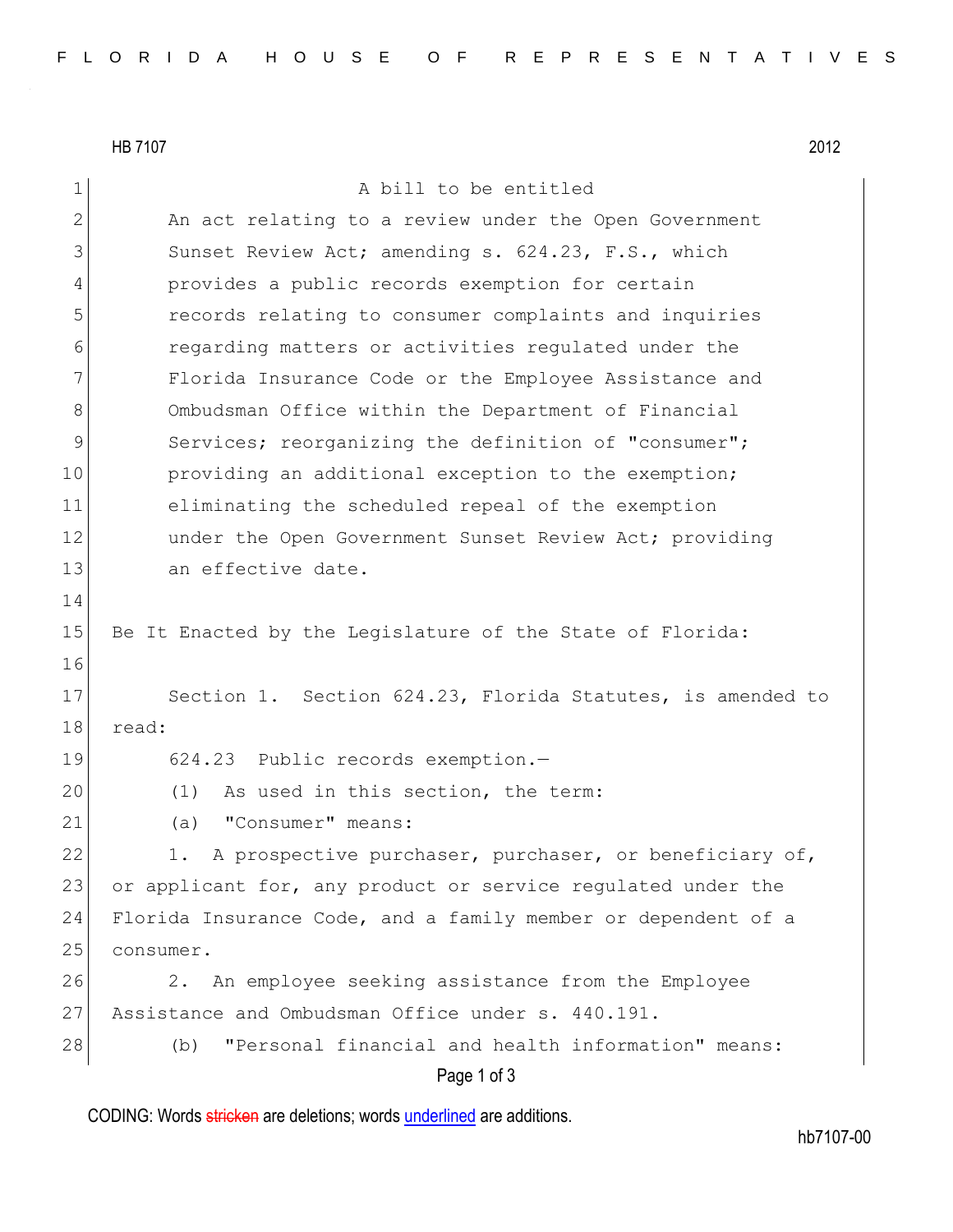| 2012 |
|------|
|      |

29 1. A consumer's personal health condition, disease, or 30 injury;

31 2. A history of a consumer's personal medical diagnosis or 32 treatment;

 $33$   $3.2$ . The existence, nature, source, or amount of a 34 consumer's personal income or expenses;

 $35$  4.3. Records of or relating to a consumer's personal 36 financial transactions of any kind;

37 5.4. The existence, identification, nature, or value of a 38 consumer's assets, liabilities, or net worth;

 $39$   $\overline{5. A}$  history of a consumer's personal medical diagnosis or 40 treatment;

41 6. The existence or content of, or any individual coverage 42 or status under a consumer's beneficial interest in, any 43 insurance policy or annuity contract; or

44 7. The existence, identification, nature, or value of a 45 consumer's interest in any insurance policy, annuity contract, 46 or trust.

 (2) Personal financial and health information held by the department or office relating to a consumer's complaint or inquiry regarding a matter or activity regulated under the Florida Insurance Code or s. 440.191 are confidential and exempt 51 from s. 119.07(1) and s. 24(a), Art. I of the State Constitution. This exemption applies to personal financial and 53 health information held by the department or office before, on, or after the effective date of this exemption.

55 (3) Such confidential and exempt information may be 56 disclosed to:

## Page 2 of 3

CODING: Words stricken are deletions; words underlined are additions.